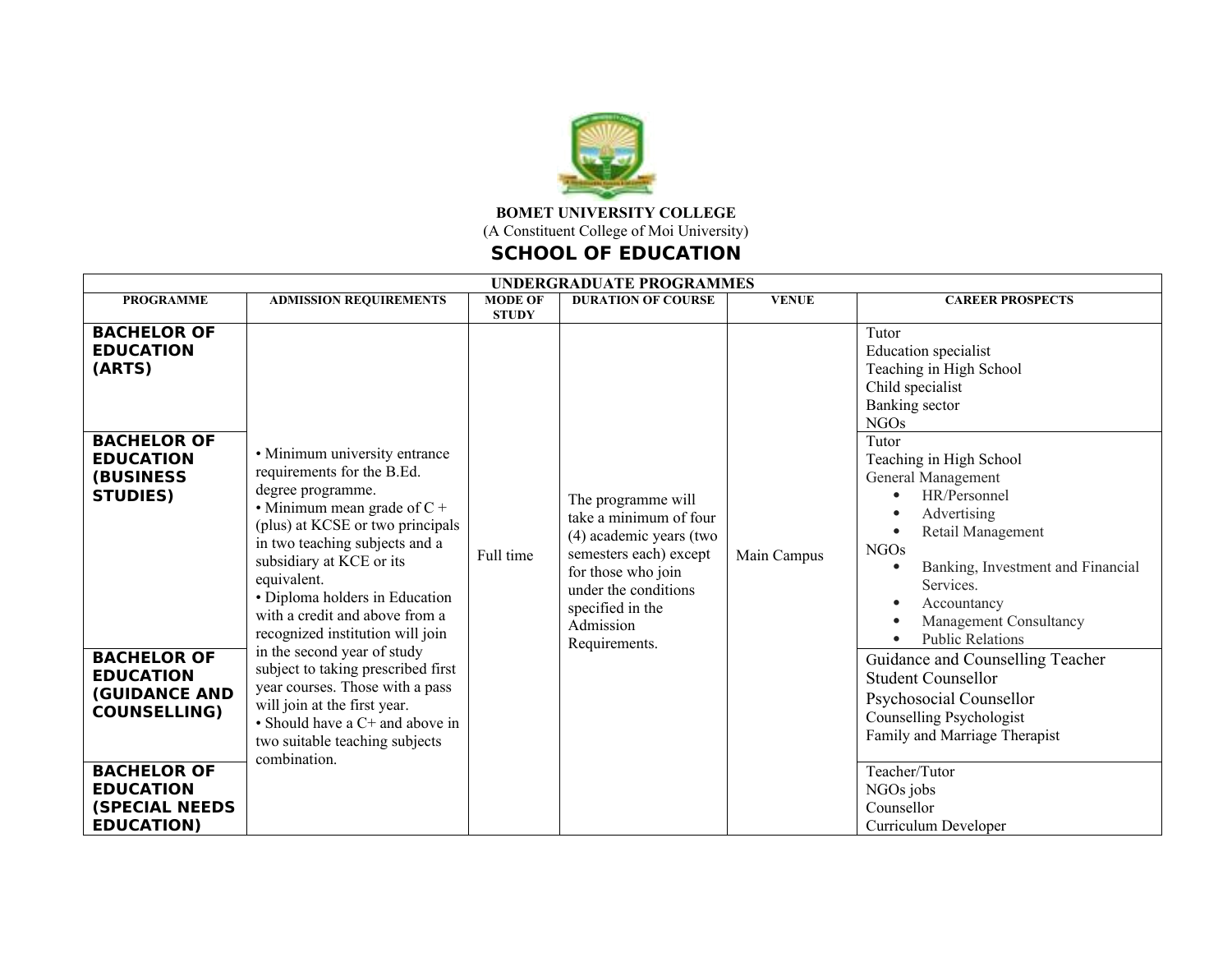| <b>BACHELOR OF</b><br><b>EDUCATION</b><br>(SCIENCE) | • Minimum university entrance<br>requirements for the B.Ed.<br>(Science) degree programme.<br>• Minimum mean grade of $C +$<br>(plus) at KCSE or two principals<br>in two teaching subjects and a<br>subsidiary at KCE OR its<br>equivalent.<br>• Should have a $C$ + and above in<br>two suitable Science teaching<br>subjects combination.<br>• A minimum of $C$ (plain) in<br>Mathematics | Full time | The programme will<br>take a minimum of four<br>(4) academic years (two<br>semesters each) except<br>for those who join<br>under the conditions<br>specified in the<br>Admission<br>Requirements. | Main Campus | Tutor<br><b>Education</b> specialist<br>Teaching in High School<br>Child specialist<br>Banking sector<br>NGO <sub>s</sub> |
|-----------------------------------------------------|----------------------------------------------------------------------------------------------------------------------------------------------------------------------------------------------------------------------------------------------------------------------------------------------------------------------------------------------------------------------------------------------|-----------|---------------------------------------------------------------------------------------------------------------------------------------------------------------------------------------------------|-------------|---------------------------------------------------------------------------------------------------------------------------|
|-----------------------------------------------------|----------------------------------------------------------------------------------------------------------------------------------------------------------------------------------------------------------------------------------------------------------------------------------------------------------------------------------------------------------------------------------------------|-----------|---------------------------------------------------------------------------------------------------------------------------------------------------------------------------------------------------|-------------|---------------------------------------------------------------------------------------------------------------------------|

| <b>POSTGRADUATE PROGRAMMES</b>                    |                                                                                          |                                |                                                                  |              |  |  |  |
|---------------------------------------------------|------------------------------------------------------------------------------------------|--------------------------------|------------------------------------------------------------------|--------------|--|--|--|
| <b>PROGRAMME</b>                                  | <b>ADMISSION REQUIREMENTS</b>                                                            | <b>MODE OF</b><br><b>STUDY</b> | <b>DURATION OF COURSE</b>                                        | <b>VENUE</b> |  |  |  |
| Postgraduate Diploma in Education                 | A Bachelor of Arts/Science<br>degree from a recognized University<br>in approved subject | Part time                      | The programme will take a<br>minimum of One (1) academic<br>year | Main Campus  |  |  |  |
| <b>MASTER OF EDUCATION PROGRAMMES</b>             |                                                                                          |                                |                                                                  |              |  |  |  |
| <b>PROGRAMME</b>                                  | <b>ADMISSION REQUIREMENTS</b>                                                            | <b>MODE OF</b><br><b>STUDY</b> | <b>DURATION OF COURSE</b>                                        | <b>VENUE</b> |  |  |  |
| Master of Education in Curriculum Studies         |                                                                                          |                                |                                                                  |              |  |  |  |
|                                                   | In addition to fulfilling the common                                                     |                                |                                                                  |              |  |  |  |
| Master of Education in Educational Administration | University regulations, applicants<br>must satisfy the following                         |                                |                                                                  |              |  |  |  |
| Master of Education in Educational Psychology     | requirements:                                                                            |                                |                                                                  |              |  |  |  |
|                                                   | a) Second Class Bachelor's Degree                                                        |                                |                                                                  |              |  |  |  |
| Master of Education in Guidance and Counselling   | (Upper Division) in Education from a                                                     |                                |                                                                  |              |  |  |  |
|                                                   | recognized by University OR                                                              | Part time                      | The programme will take a                                        | Main Campus  |  |  |  |
| Master of Education in History Education          | b) Second Class Bachelor's Degree in<br>Education (Lower Division) with two              |                                | minimum of Two $(2)$ academic                                    |              |  |  |  |
|                                                   | years teaching experience                                                                |                                | years (two semesters each)                                       |              |  |  |  |
| Master of Education in Language Education         | OR                                                                                       |                                |                                                                  |              |  |  |  |
| (English/Kiswahili                                |                                                                                          |                                |                                                                  |              |  |  |  |
| Master of Education in Mathematics Education      | c) Bachelor's Degree with a Post-                                                        |                                |                                                                  |              |  |  |  |